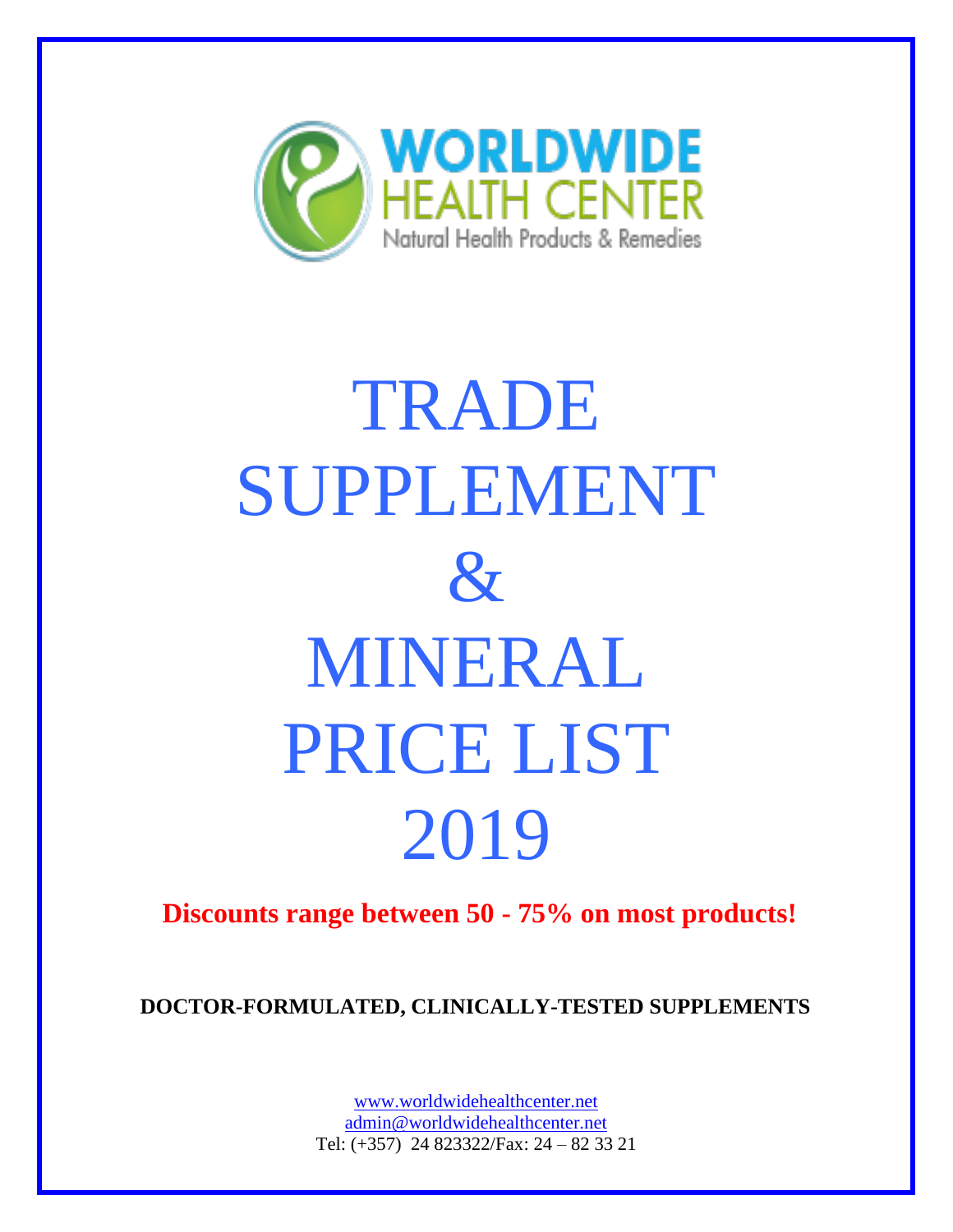Most of our supplements are manufactured in GMP certified facilities in the UK and have been formulated to avoid many of the excipients and colouring agents that are normally found in supplements these days.

These are high-end, clean supplements that have been doctor-formulated and tested to work in many health centres around the world.

There are supplements to cover a wide range of health issues such as highpotency multivitamins, krill oil, antioxidants, colon health, constipation, digestive aids, natural anti-fungals, leaky gut, liver health, heavy metal detox, weight loss, parasite cleanse, natural diuretic, probiotics, antiinflammatories and protein drinks.

As we manufacture in large quantities to serve our markets around the world, we can pass on discounts to practitioners and health food stores that are exceptional.

Most of our discounts range between 50% which is considered a very healthy profit in today's markets.

Take a look at our product range and simply click on the product of interest in order to open a colour flyer about the product with good quality information for the practitioner.

To place an order with us, either send us back the order form completed in the ORDER COLUMN and we will process the order and let you know the amount.

Send to: admin@worldwidehealthcenter.net or Fax to:  $(+357)$  24 – 82 33 21. We will send you a proforma invoice for you to wire across the funds via bank transfer.

## **MAXIMIZE YOUR PROFITS**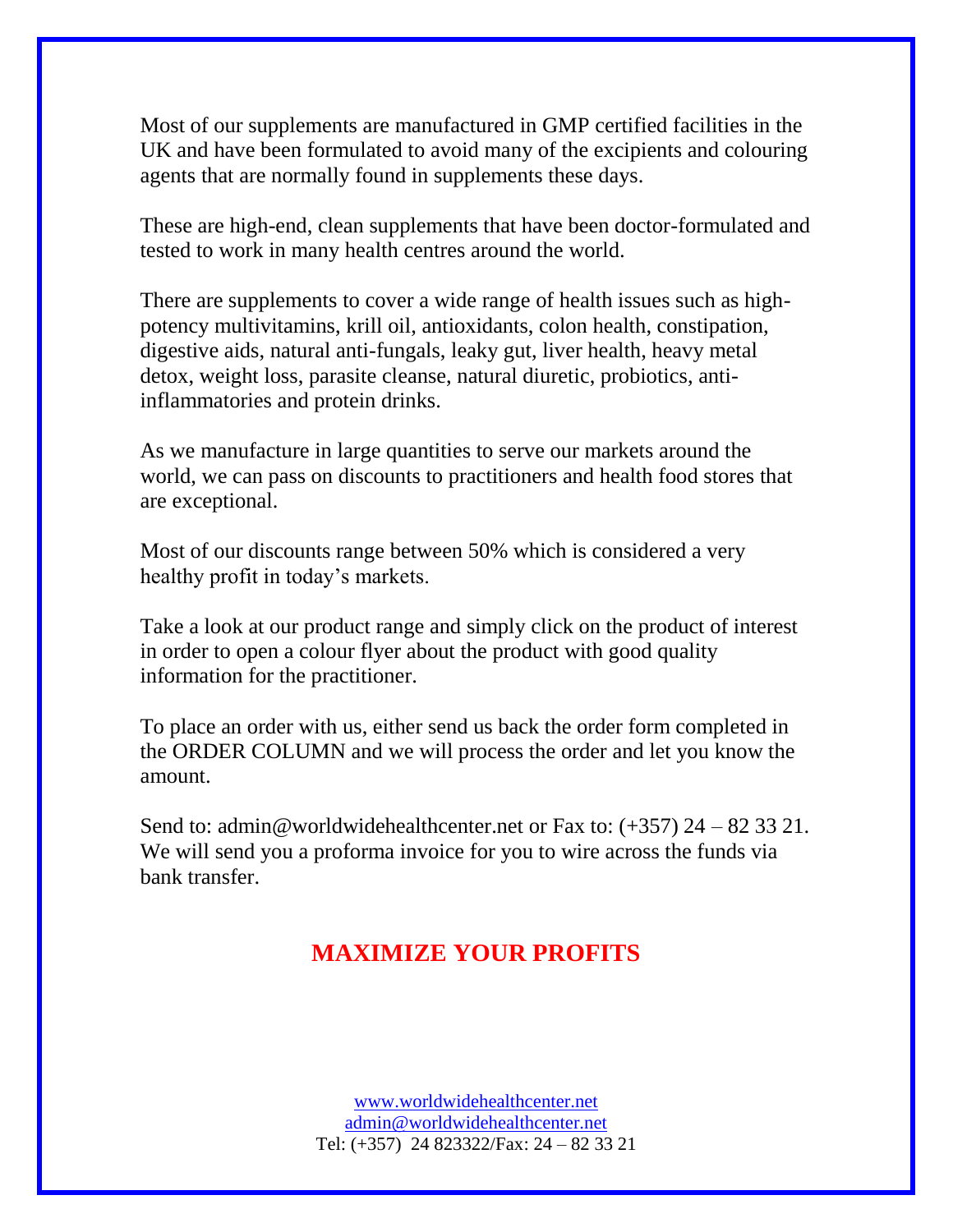| <b>SUPPLEMENT NAME</b>                 | <b>SIZE</b>       | <b>ORDER</b> | <b>RETAIL</b> | <b>TRADE</b> |
|----------------------------------------|-------------------|--------------|---------------|--------------|
|                                        |                   |              | <b>PRICE</b>  | <b>PRICE</b> |
| <b>ACIDOPHILUS&amp; BIFIDUS (60 b)</b> | 90 CAPS           |              | €57.75        | $6+2$ FREE   |
| ALPHA LIPOIC ACID (300 mg)             | 60 CAPS           |              | €28.35        | $6+7$ FREE   |
| <b>BRAIN FOOD</b>                      | 60 CAPS           |              | €29.40        | $6+7$ FREE   |
| <b>CANDA PLUS</b>                      | 90 CAPS           |              | €46.20        | $6+7$ FREE   |
| <b>CAPRYLATE</b>                       | 90 CAPS           |              | €27.30        | $6+7$ FREE   |
| <b>COLFORM</b>                         | 100 CAPS          |              | €27.30        | $6+7$ FREE   |
| <b>CONSTFORM</b>                       | 90 CAPS           |              | €27.30        | $6+7$ FREE   |
| CO-ENZYME Q10 (250 mg)                 | 30 CAPS           |              | €34.65        | $6+7$ FREE   |
| <b>CRANBERRY PLUS HOROPITO</b>         | 60 CAPS           |              | €37.25        | $6+2$ FREE   |
| <b>DIGEST PLUS</b>                     | 90 CAPS           |              | €27.30        | $6+7$ FREE   |
| <b>DIURA PLUS</b>                      | 90 CAPS           |              | €27.30        | $6+7$ FREE   |
| <b>GARCINIA PLUS</b>                   | 90 CAPS           |              | €27.30        | $6+7$ FREE   |
| <b>GLUCOSAMINE COMPLEX</b>             | 100 CAPS          |              | €29.40        | $6+7$ FREE   |
| <b>GLUFORM</b>                         | 90 CAPS           |              | €35.00        | $6+7$ FREE   |
| <b>GLUTAMINE PLUS</b>                  | 100 g Powder      |              | €27.30        | $6+7$ FREE   |
| <b>GREEN COFFEE PLUS</b>               | 60 CAPS           |              | €29.40        | $6+7$ FREE   |
| <b>HEPATO PLUS</b>                     | 60 CAPS           |              | €30.45        | $6+7$ FREE   |
| <b>HOROPITO &amp; ANISEED</b>          | 60 CAPS           |              | €36.75        | $6+2$ FREE   |
| <b>HMD MULTIS</b>                      | 90 CAPS           |              | €40.95        | $6+7$ FREE   |
| <b>HMD</b>                             | $118$ ml $(4 oz)$ |              | €67.50        | $6+7$ FREE   |
| <b>HMD LAVAGE</b>                      | 60 ml (2 oz)      |              | €37.50        | $6+7$ FREE   |
| <b>HMD CHLORELLA</b>                   | <b>120 CAPS</b>   |              | €37.50        | $6+7$ FREE   |
| <b>KIDS GUT PLUS</b>                   | 1 billion/sachet  |              | €27.30        | $6+7$ FREE   |
| <b>KRILL PLUS</b>                      | 60 CAPS           |              | €30.45        | $6+7$ FREE   |
| <b>LEAKY PLUS</b>                      | 180 g powder      |              | €29.40        | $6+7$ FREE   |
| <b>LI FORM</b>                         | 90 CAPS           |              | €29.00        | $6+7$ FREE   |
| <b>MAGNESIUM MALATE</b>                | 90 CAPS           |              | €26.25        | $6+7$ FREE   |
| <b>OMEGA PLUS</b>                      | 60 CAPS           |              | €19.95        | $6+7$ FREE   |
| <b>OXYGUT</b>                          | 100 CAPS          |              | €35.70        | $6+7$ FREE   |
| <b>PARAFORM PLUS ONE</b>               | 90 CAPS           |              | €28.35        | $6+7$ FREE   |
| <b>PARAFORM PLUS TWO</b>               | 60 CAPS           |              | €28.35        | $6+7$ FREE   |
| <b>PEA PLUS</b>                        | 500 g powder      |              | €32.55        | $6+7$ FREE   |
| PROBIO PLUS (4 BILLION)                | 30 CAPS           |              | €21.00        | $6+7$ FREE   |
| <b>PROSFORM</b>                        | 90 CAPS           |              | €35.00        | $6+7$ FREE   |
| <b>RICE PLUS</b>                       | 500 g powder      |              | €32.55        | $6+7$ FREE   |
| <b>SUPER GREEN PLUS</b>                | 300 g powder      |              | €40.95        | $6+7$ FREE   |
| <b>SUPER PROBIO (20 BILLION)</b>       | 30 CAPS           |              | €37.80        | $6+7$ FREE   |
| <b>THERMO PLUS</b>                     | 60 CAPS           |              | €30.45        | $6+7$ FREE   |
| <b>TURMERIC COMPLEX</b>                | 90 CAPS           |              | €32.55        | $6+7$ FREE   |